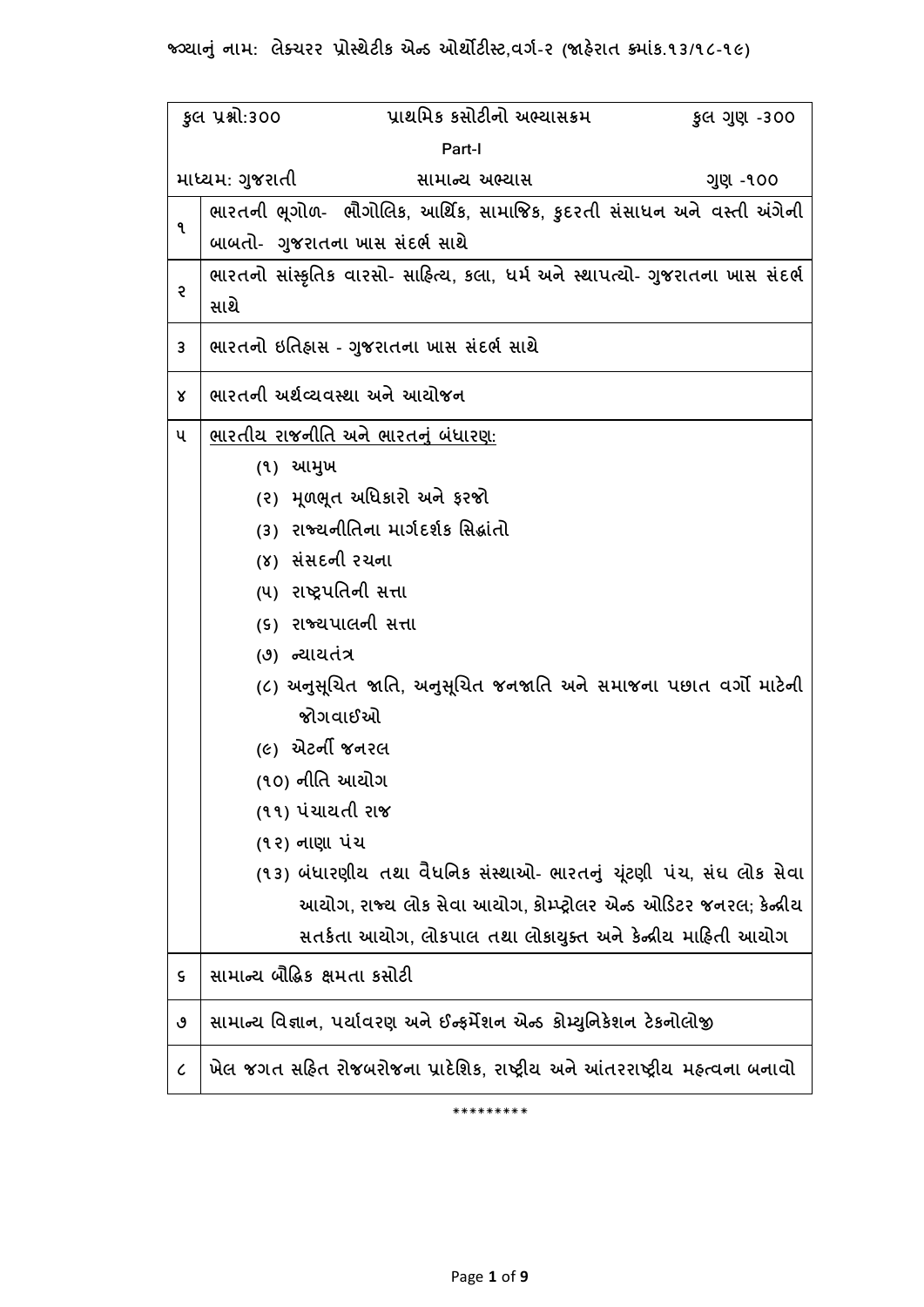# **Post: Prosthetics and Orthotics , Lecturer Class –II in Government College (Advt.No.13/18-19)**

| Syllabus of Preliminary Test Total Marks-300<br>Total Questions:300 |                                                                                                 |  |
|---------------------------------------------------------------------|-------------------------------------------------------------------------------------------------|--|
| Part-I                                                              |                                                                                                 |  |
|                                                                     | Marks-100<br>Medium: Gujarati<br><b>General Study</b>                                           |  |
| $\mathbf{1}$                                                        | Geography of India- Physical, Economic, Social, Natural Resources                               |  |
|                                                                     | and population related topics- with special reference to Gujarat                                |  |
| $\overline{2}$                                                      | Cultural heritage of India-Literature, Art, Religion and Architecture-                          |  |
|                                                                     | with special reference to Gujarat                                                               |  |
| 3                                                                   | History of India with special reference to Gujarat                                              |  |
| 4                                                                   | Indian Economy and Planning                                                                     |  |
| 5                                                                   | Indian Polity and the Constitution of India:                                                    |  |
|                                                                     | Preamble<br>(1)<br><b>Fundamental Rights and Fundamental Duties</b><br>(2)                      |  |
|                                                                     | (3) Directive Principles of State Policy                                                        |  |
|                                                                     | (4) Composition of Parliament                                                                   |  |
|                                                                     | (5) Powers of the President of India                                                            |  |
|                                                                     | (6) Powers of Governor                                                                          |  |
|                                                                     | (7) Judiciary                                                                                   |  |
|                                                                     | Provisions for Scheduled Castes, Scheduled Tribes and<br>(8)<br>backward classes of the society |  |
|                                                                     | <b>Attorney General</b><br>(9)                                                                  |  |
|                                                                     | (10) NITI Aayog                                                                                 |  |
|                                                                     | (11) Panchayati Raj Institutions<br>(12) Finance Commission                                     |  |
|                                                                     | (13) Constitutional<br>and<br>Statutory Bodies:<br>Election                                     |  |
|                                                                     | Commission of India, Union Public Service Commission,                                           |  |
|                                                                     | State Public Service Commission, Comptroller and                                                |  |
|                                                                     | Auditor General; Central Vigilance Commission, Lokpal                                           |  |
|                                                                     | and Lokayukta, Central Information Commission                                                   |  |
|                                                                     |                                                                                                 |  |
| 6                                                                   | General Mental Ability                                                                          |  |
| 7                                                                   | General Science, Environment and Information & Communication<br>Technology                      |  |
| 8                                                                   | Daily events of Regional, National and International Importance                                 |  |
|                                                                     | including Sports                                                                                |  |

\*\*\*\*\*\*\*\*\*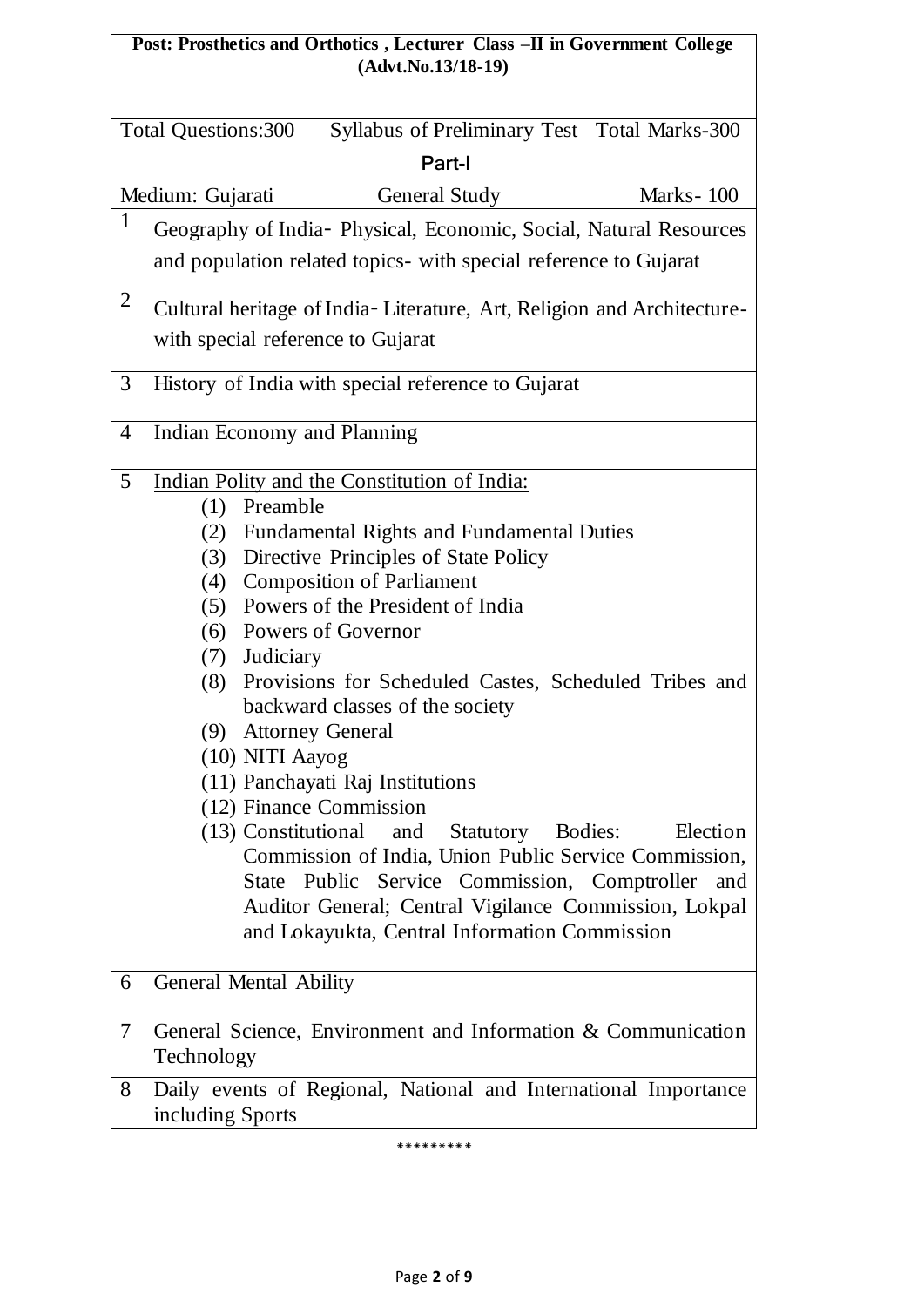#### **Post: Prosthetics and Orthotics, Lecturer Class-II in Government College (Advt.No.13/18-19)**

**Part-II Syllabus Of Concerned Subject**

**(Prosthetics and Orthotics)**

**Medium: English Questions:200**

**Marks: 200**

## **1. ANATOMY**

Histology. Embryology. **Thorax:** Cardio – Vascular System, Respiratory system, Abdomen, Musculo Skeletal Anatomy**. Upper and Lower Extremity:** Osteology, Soft parts, Joints. **Trunk & Pelvis:** Osteology, Soft tissue, Head and Neck.

# **2. PHYSIOLOGY**

General Physiology, Blood, Nerve Muscle Physiology, Cardiovascular System, Respiratory System, Nervous System, Kidney and micturition Integumentary system, Endocrinology, Nutrition & Metabolism.

# **3. MATERIAL SCIENCE**

**Metal & Alloys:** Fundamentals of metals and alloys both ferrous and nonferrous. Properties, testing and inspection of metals and alloys, heat treatment of metals. Powder metallurgy, surface coating of metals.

**Wood:** Wood, types, seasoning, preservation, lamination properties and adhesives for Wood. Wood work. Pattern making and making of various kinds of joints.

Leather: Leather, types, tanning, preservation, lamination, properties and adhesives for Leather.

**Fabric:** Fabric types, properties, utilization, selection and quality control. Polymers & composite materials: Introduction to Plastics, type of plastics and molecular structures.

Relationship of properties to structures. Monomers, Polymers, additives, Mechanical properties, effect on properties of method of production. Fabrication processes, Effects of fabrication, process, micro structural changes, shrinkage and other degradation during processing, environmental effects. Thermoforming plastics, their fabrication process, thermosetting plastics and fabrication process Composite materials and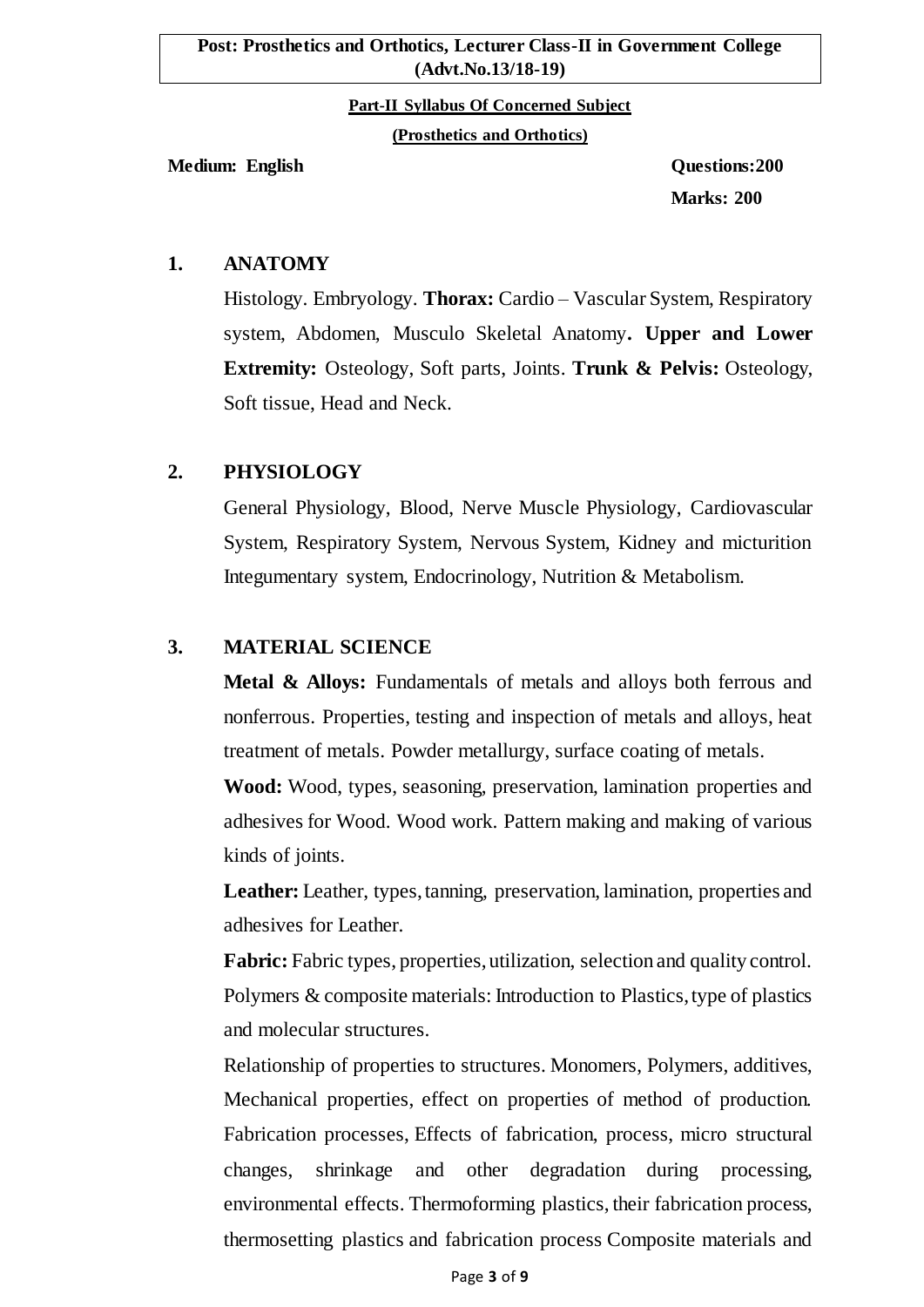their uses-Resin : Acralyic And Polyster. Elastomers, H.D.P.E. PP, PP-CP, Visoelastic behaviour of plastics. Introduction to fiber reinforced plastics. Introduction to and their processing especially various techniques of moulding and lamination. Joining of plastics, welding, adhesives and their effect on structure and plastics properties.

**Foams:** Different types of foams used in P&O especially Latex, Polyurethane, polyethylene and other kind of rigid/semi rigid/ flexible foams. Plaster of Paris & Silicon and its application procedure in Prosthetic & Orthotic techniques.

#### 4. **WORKSHOP TECHNOLOGY**

Introduction to bench work, hand tools, measuring tools and instruments. Equipment for mass production, introduction to lathe machine and it's operation, milling machine and its operations, tooling, attachment, Shaping machine and its uses. Grinding machine, Drilling Machine Abrasive machine etc. Special tools and equipment used in fabrication of orthoses and prostheses. Compressors, Vacuum Pumps and Dust Collection Equipments, Cutting Tools (Chisels, Saws and Metal Cutters), Pneumatic Tools, Power Cutting tools, Workshop Safety & Hazards and Care, Mechanical working of metals such as steel and aluminum. Fundamental of riveting, soldering, brazing and welding.

### **5. APPLIED MECHANICS AND STRENGTH OF MATERIALS**

**General Mechanics:** Definition of Mechanics, Foundation material on Units, dimensional homogeneity, scalar and vector quantities, Coordinate systems, Newton's laws. Resolution and summation of forces and moments in two and three Dimensions, equivalent force systems, free body diagrams, equations of Equilibrium, plans and space frame analysis. Parallel and non- parallel Forces, torque. Linear and angular motion, uniform acceleration, friction, inertia, moment of inertia, dynamic equilibrium (translation/rotation), Energy, momentum.

**Simple stress & Strain:** Definition of stress and strains, factor of safety stress, modulus of elasticity, longitudinal strain and internal strains.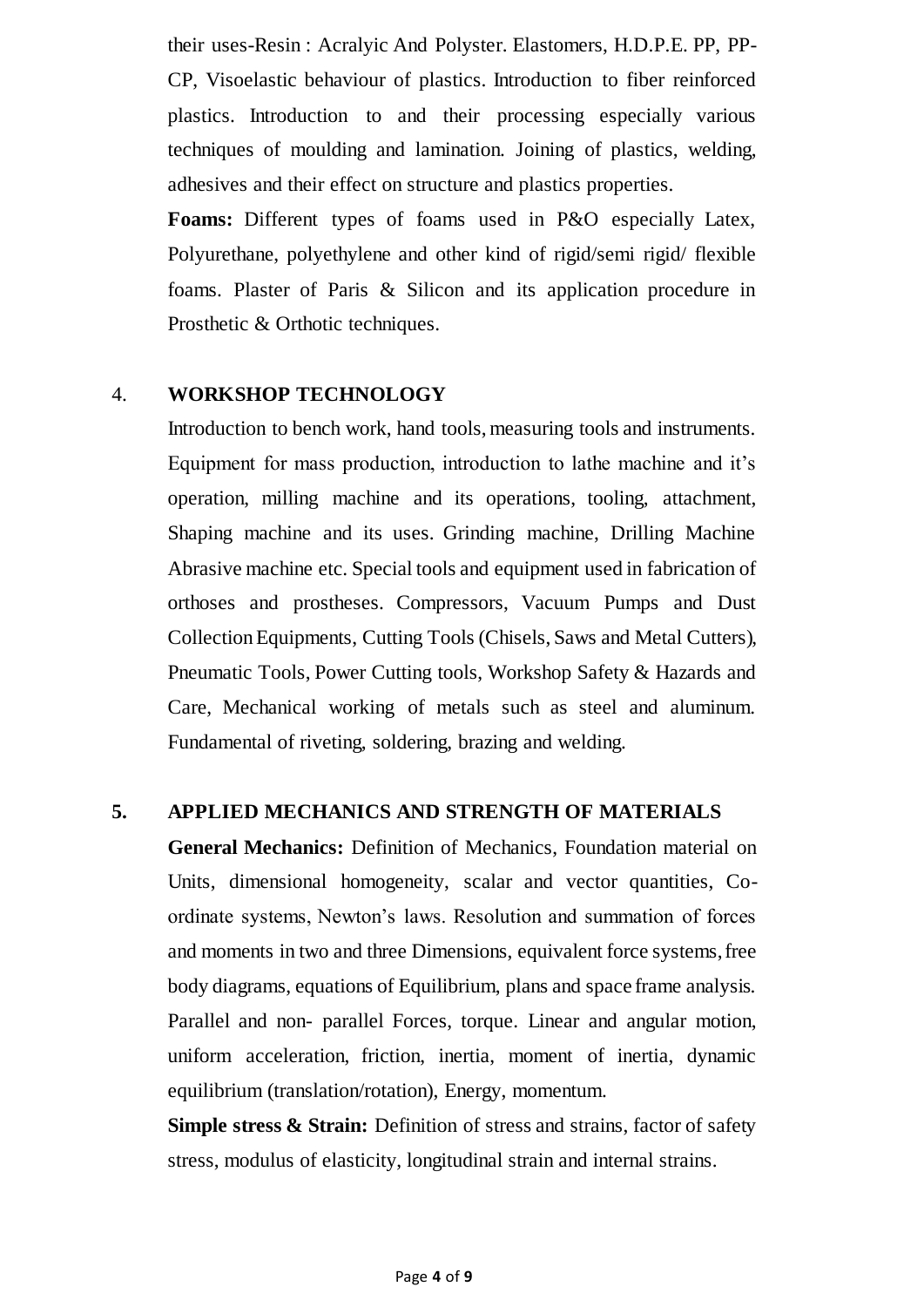Possion's ratio etc. stress and strain curve, statement of formulae relating between different modules, simple problems to understand the above principles of composite bars-formula relating to loads and strains in individual members simple to understand the above relations.

## **6. ENGINEERING DRAWING:**

Introduction, General Principles and Fundamentals, Design calculations and its applications for Prosthetics & calculation Orthotics devices. Sketching for preparing assembly, workshop drawing. Various parts and Components used in prosthetics and orthotics, Basic idea of design analysis, itemisation empiricism, approximation and synthesis. Detail diagrams of all kind orthoses, prostheses and mobility aids.

# **7. BIOMECHANICS**

Basic Concepts in Biomechanics: Kinematics and Kinetics, Joint structure and Function, Biomechanics of normal foot, pathological foot, foot arches, normal and surgical footwear. Human Movements, Joint Force Analysis, Human locomotion and Gait, Through knee Biomechanics, Trans Femoral Prosthetics Biomechanics, Gait deviation, Above knee Orthotics Biomechanics.

# **8. PROSTHETIC SCIENCE**

Introduction to Prosthetics, definitions of various terminologies Historical Development in Lower Extremity Prosthetics in India and abroad. **Prosthetic Feet, Partial Foot, Syme's**: Various types of Symes Prosthesis, Prosthetic components, Prescription criteria, Principles. Materials used for Symes prosthesis, casting techniques. Cast modification. Fabrication Technique for Symes (P.T.B. type) prosthesis. Fabrication Technique for

conventional Symes prosthesis. Trans Tibial. Gait Deviations and Analysis, Knee Joints, Hip Joints, Through Knee Prosthesis, Trans Femoral Prosthesis. Endoskeleton/modular. Control systems. Upper limb prosthetics. Partial Hand. Wrist Disarticulation. Trans Radial. Fabrication techniques. Trans Humerus. Shoulder Disarticulation. Hip Disarticulation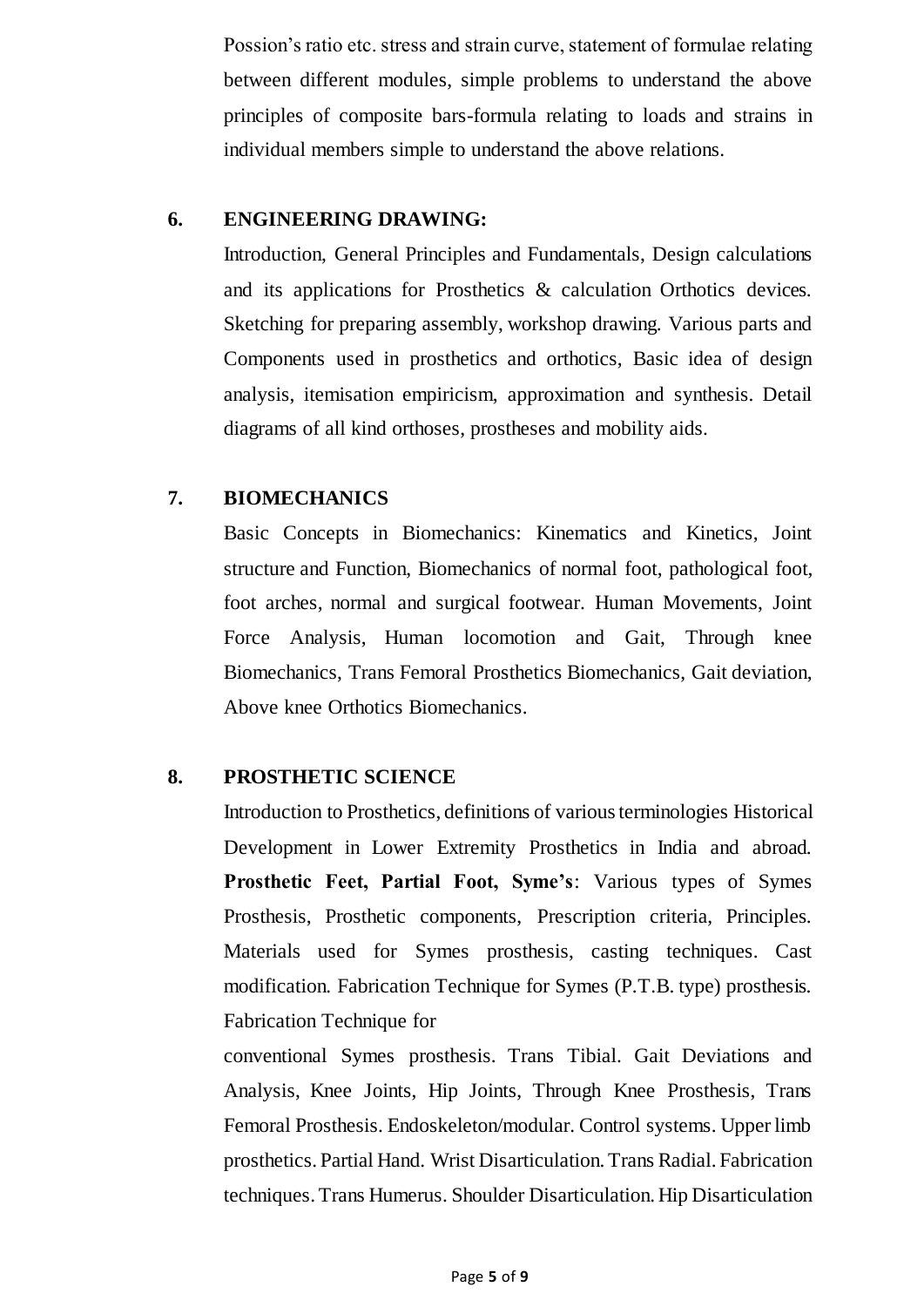Prosthesis. Bilateral Stubbies. Bilateral Prosthesis. Trans Lumber Prosthesis (Sitting and Standing), Prosthesis for Child Amputee, Prosthesis for Congenital anomalies, Prosthesis adaptation for sports and recreation, Immediate post surgical fittings,Check-out Procedures.

### **8. ORTHOTIC SCIENCE**

Introduction to Orthotics, definitions of various terminologies, History of Orthoses in India and abroad. Various materials used in Orthotics. Different types of Orthoses, Shoe Modification, AFO (Ankle foot orthosis), Club foot Orthosis, **Above knee Orthotics:** Types of knee & Hip joints. **Orthotics Components:** Prescription principles of various types of Knee Orthoses (KO), Knee Ankle foot Orthoses (KAFO), Hip Knee Ankle foot Orthoses (HKAFO). RGO & ARGO Orthoses All types of K.A.F.O., H.K.A.F.O. FRO, RGO & ARGO etc. and also Orthoses for management of C.D.H., C.P., Paraplegics, Legg Calve perthes diseases, Spina Bifida, Leprosy and Hemiplegia etc. **Fabrication:** Cast and measurement techniques, appropriate selection of materials and components, cast modification, fabrication and alignment technique, using of different technologies – its advantages and disadvantages, Accommodation of limb length discrepancy while designing orthosis, Gait analysis and check out procedures. Control systems. Upper Limb Orthotics. All types of Hand Orthoses, Wrist Hand Orthoses, Elbow Orthoses, Shoulder Elbow Wrist Hand Orthoses & Pelvic Shoulder Elbow Wrist Hand Orthosis. Measurement/casting and Fabrication of P.S.E.W.H.O, S.E.W.H.O, Immobilization/ mobilization, Appliances for flail elbows. All types of fracture Orthoses, Temporary splinting, Feeder and other assistive appliances. **Spinal Biomechanics. Spinal Orthoses. Cervical Orthoses. Thoraco Lumbo Sacral Orthoses.** Orthoses for sports injury, Reciprocating Gait Orthoses (RGO), Hip Guidance Orthoses(HGO), Fracture Cast Bracing, Swivel walker, orthopodium/ Parapodium. Weight relieving orthoses, Extension orthoses or Orthoprostheses, PTB. orthoses, Silicone Cosmetic prosthesis.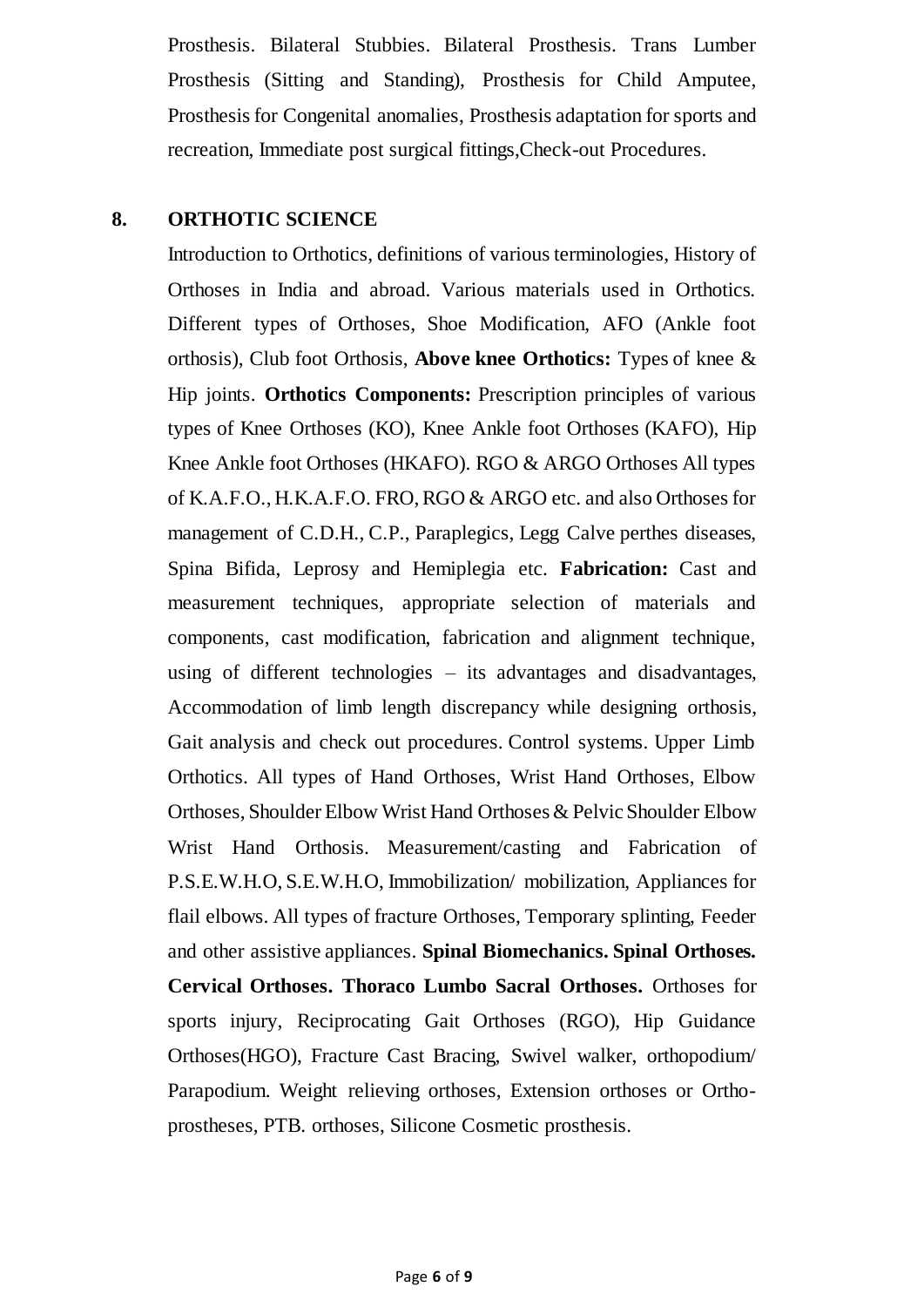#### **9. PATHOLOGY**

Introduction to pathology, basic mechanism of health and disease, clarification of disease. Inflammation – Acute and Chronic inflammation. Hemodynamic disorders, thrombo embolic disease & shock. Ischemic, necrosis, thrombosis, embolism, Infarcation, shock. Gangrene. Thromboangitis obliterans. Neoplasia. Hypersensitivity diseases and immunity. Genetic disorders. Nerurovascular diseases. Metabolic disorders. Disorders of blood. Constituents of blood and bone marrow, Regulation of hematopoiesis. Anemia: Classification, clinical features & lab diagnosis.

#### **10. ORTHOPAEDICS & AMPUTATION SURGERY**

Introduction, Principles of Orthopaedics. Common investigative procedures. Traumatology. Inflammatory and Degenerative Conditions. Disease of Bones and Joints. Congenital Deformities. Acquired Deformities. Cervical and Lumbar Pathology. Regional Conditions. **Hip:**  Outline of Dislocations and subluxations & dysplasia. **Knee:** Outline of Meniscal tears, dislocation of patella, Ligamentous injuries. **Ankle & foot:** Outline of partial and total ligamentous injuries Sprain Heel and foot deformities. **Shoulder:** Outline of Recurrent dislocation, Bicipital tendinitis and periarthritis. **Elbow and forearm:** Outline of Cubitus varus and valgus, Madelung's deformity, Tennis elbow, Volkmann's contracture, Dupuytren's disease, De Quervain's disease, entrapment neuropathies. **Wrist & Hand:** wrist drop, Tenosynovitis, mallet finger, carpal tunnel syndrome, claw hand. **Specific Disorders:** Leprosy, Burns, Tumors – Benign & malignant, Tuberculosis & Perthes Disease, AVN (Full) Peripheral Nerve Injuries, Congenital anomalies Muscular Dystrophy etc. Sports injuries and their management.

**Amputation Surgery:** Indications/causes, General Principles, Types of amputation. Individual's Preparation for prosthesis. Ideal stump. Preoperative, operative and postoperative prosthetic management techniques in general. Amputation surgery in lower and upper limbs, stump refashioning and amputation revision Amputation in special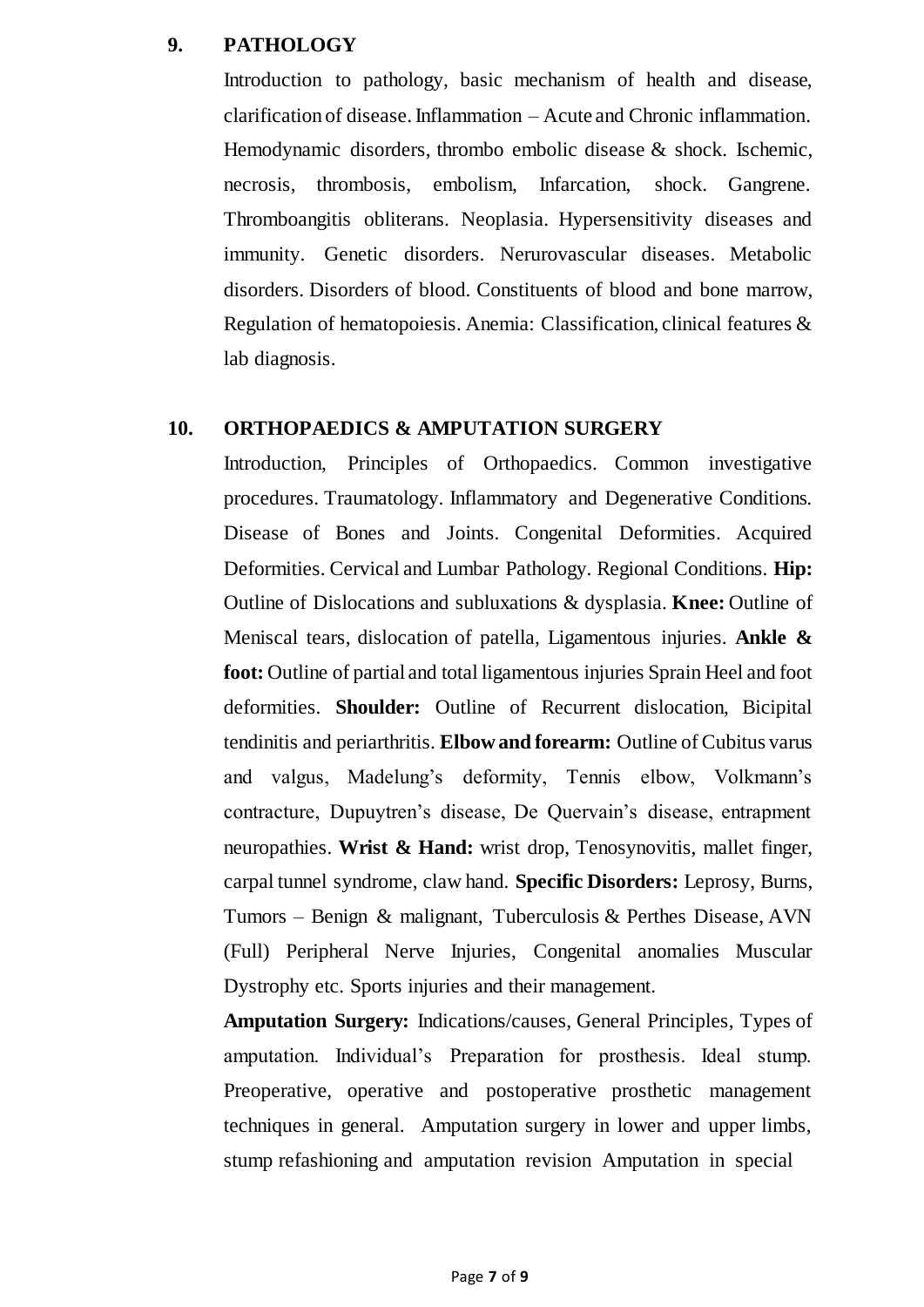circumstances, like in infants and children, Congenital limb deficiencies and its universal classification, ischemic limbs, elderly persons, malignancy and Diabetes. Osteointegration and Osteogenesis imperfecta. Conginetal anomalies, podiatery, burns.

## **11. PHYSICAL MEDICINE AND REHABILITATION**

**Psychology & Social work:** Introduction to Psychology, Outline of Psychology and behavior, Intelligence and abilities, Learning and Remembering, Psychological Development, Cognitive Processes, Personality, Moral Development, Psychological aspect of disability. Introduction to Sociology and outline of Society, definitions, Outline of Social works, Nature of Social organization, types of organizations. **Disability & Development:** Introduction to impairment, disability and handicap. Introduction to disability issues, Government schemes and initiatives, legislation and UNCRPD Local resources available and referral.

**Physiotherapy and Occupational Therapy:** Aims and scope of various biomechanical modalities – shoulder wheel, shoulder ladder, shoulder pulleys, pronator - supinator instrument, static cycle, rowing machine, ankle exerciser, balancing board, springs, weights. Normal Posture, Movements, Traction, Muscle Testing. Aims and scope of various biomechanical modalities used in Occupational Therapy. Child development in brief.

**Physical Medicine and Rehabilitation:** Concept of Total Rehabilitation, Rehabilitation team and role of each member of the team. Introduction to Physical Medicine, Principles of clinical examinations, diagnosis and treatment. Different aspects of physical medicine and rehabilitation. Rehabilitation aspects of visually handicapped, hearing handicapped and mentally retarded and disability evaluation. Introduction to Health care System, Rehabilitation in Health care, rehabilitation under various ministries, Institute based rehabilitation (IBR) and Community Based Rehabilitation (CBR). Specific disorders. Infections – Prevention  $\&$ control. Outlines of pathology of bone diseases, infections, trauma, &